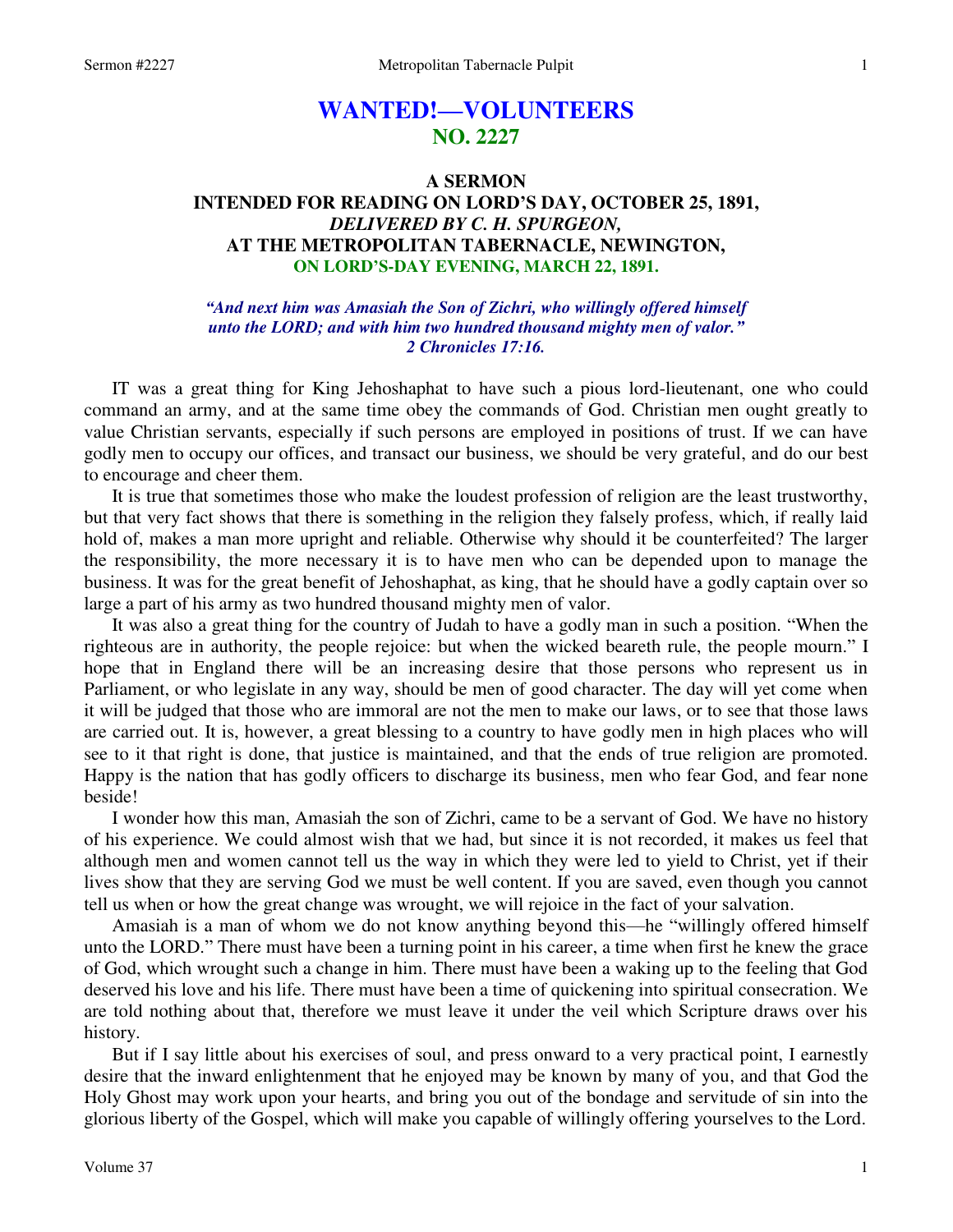I am here as a recruiting sergeant. I have no ribbons with me, or shillings, but I cast a longing eye on many here present who as yet do not belong to my Master, and fervently do I hope that they may be enlisted in His service. Often have I seen the recruiting sergeant lingering about certain streets, and looking at every young man passing by. I have known him address some young gentleman who wondered that he should ever have been spoken to about such a thing, and who in his offended dignity felt a deal more inclined to kick the sergeant than to give him a civil answer. But the officer has said to him, "I beg your pardon, sir, but I thought such a smart looking fellow as you would be just the kind of man to take the Queen's shilling," and, soothed by the compliment, the gentleman has gone on his way laughing. He wanted no Queen's shilling, and was not at all inclined for army service.

 I would desire to be as bold in addressing you as the sergeant is in his calling, and if I should intrude upon some young gentleman who should feel angry because of my importunity, I shall not at all object. I shall say, "Very well, but you must excuse my feeling that the more ability and influence you have, the greater is the reason why you should be converted to Christ, that you might serve my Master." God knows how I rejoice over the poorest, the most ignorant, the most depraved of men or women, when they are brought to Christ, but I do like sometimes to see those come to Him who have some life in them, and some talent about them, and who can, by consecrating themselves to the Lord, do for His cause and kingdom, by His grace, a real service in days to come.

 There is hard fighting to be done and my Lord calls for men who will not be afraid to do it. Let all the heroism of your manhood impel you to this blessed service. You are not asked to serve the Lord because He promises you ease and pleasure. You are rather called to "endure hardness" as good soldiers of Jesus Christ. As we sang just now—

> *"Ye that are men, now serve Him Against unnumbered foes; Your courage rise with danger, And strength to strength oppose."*

I am going to use the account of this Amasiah, the son of Zichri, who willingly offered himself unto the Lord, as an illustration of what, I trust, will be true about many of my hearers. Oh, that the Holy Spirit may draw out somebody who shall become a very apostle in these times, a standard-bearer for the Lord Jesus, who shall—

#### *"Lift high His royal banner"*

among the sons of men!

**I.** First, let me say that Amasiah is distinguished from the other mighty men of King Jehoshaphat by the fact that HE MADE IT HIS LIFEWORK TO SERVE THE LORD.

 He "willingly offered himself unto the LORD," and he was accepted, and became a life-long servant of JEHOVAH, the God of Israel.

 It should not need much talk to make men feel that *this is reasonable service*. To serve your Maker, who created you that you should glorify Him, is surely a natural thing to do, and it becomes a thing to be more expected when you are asked to serve your Redeemer, who shed His blood that you might be set free from sin, and "yield your members servants unto holiness." Would it not be a right thing for you to offer yourself to Him who yielded Himself to the death for us?

### *"Offered was He, for greatest and the least; Himself the Victim, and Himself the Priest."*

 This is an argument Amasiah had not, yet did he find reason enough to serve the Lord. How much stronger is the claim upon you! And if this plea needs to be strengthened still farther, think that you are called to serve Him with whom you hope to dwell forever in heaven. It ought to be an instinct of every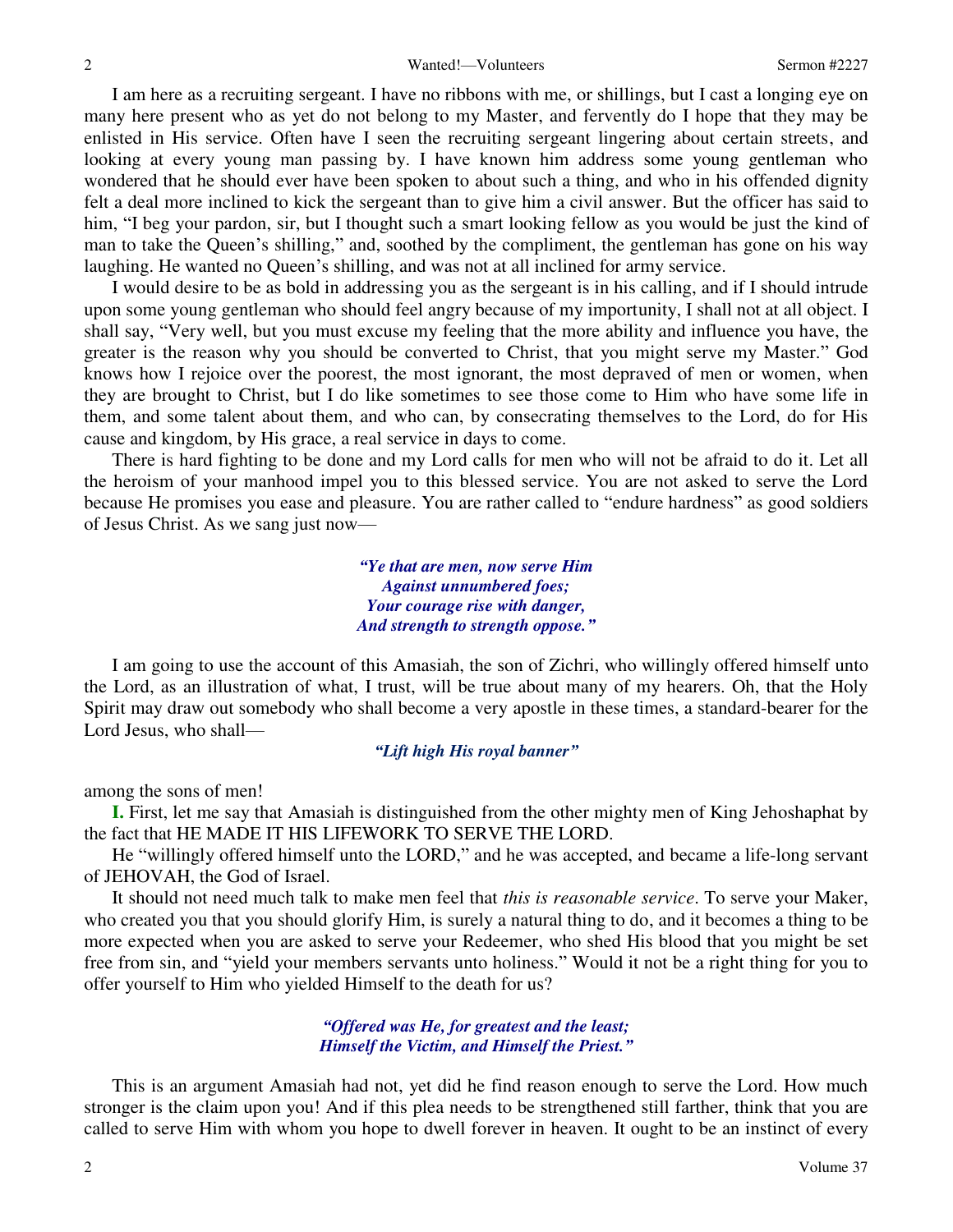reasonable soul to set about such service instantly. Ordinary gratitude should cause every Christian man to say to his Lord, "Whom else should I serve? I owe to You my very being, my new life, and all I possess. In You I live, by You I am daily fed. Why should I not serve You?"

> *"Thine am I by all ties; But chiefly Thine, That through Thy sacrifice Thou, Lord, art mine; By Thine own cords of love, so sweetly wound Around me, I to Thee am closely bound."*

Moreover, *this is honorable service.* Men like a service that seems to reflect some kind of glory upon them. To serve a great man, makes even the footman feel as if he were himself a great man, too. At least, I have seen some of these gentlemen give themselves mighty airs, under the notion that they were as grand as their master. But to serve God really gives honor and glory.

O sirs, if this be not done in mere pretense, but in reality, what a grand life a man must lead who is the servant of God! To serve Him whom angels serve, whom angels serve, whose service is perfect freedom, is the most honorable service to which a man can attain. There is nothing humiliating or debasing about it, but everything that tends to lift us upward, and to make us grow in spiritual force. To serve God is to reign. Every man becomes a king in proportion as he really serves the Lord.

 Further, *this is remunerative service,* the most remunerative in all the world. The devil spoke a truth that he did not mean to speak when he said, "Doth Job serve God for nought?" God never lets His servants serve Him for nothing. He may not always give them gold or worldly prosperity, but He will give them a reward more satisfying to them than these things, more grateful to their hearts than all the treasures of the Indies. I never met with a man that served God who complained of his wages. No, it is so much a work of grace that the work itself is a gift to us. The privilege of serving God—ay, call it the high honor, the delight, the great gain of being a servant of God—if there were no other reward, this would suffice us. I can sympathize with him who said—

> *"Dismiss me not Thy service, Lord, But train me for Thy will, For even I, in fields so broad, Some duties may fulfill; And I will ask for no reward Except to serve Thee still."*

 But the fact is that, in serving the Lord, we have, through grace, "peace with God through our Lord Jesus Christ." We realize that the love of God is shed abroad in our hearts by the Holy Ghost which is given unto us. "We know that all things work together for good" to us while we are here, and that the best part of our religion is yet to come, for

#### *"After death its joys shall be Lasting as eternity."*

He whose life is devoted to the service of God must have a blessed life. It is not always a happy life in the judgment of men, yet is it still happy in the judgment of God, and in the estimation of the believer himself. The servants of God have a happy service.

 I may also say that *this is safe service*. God will not put you into a position of danger when you enter His service. If you serve men, they may tempt you to do wrong. Many a young man, who has entered an office or a shop, has found himself commanded to do what no honest man ought to expect another to do.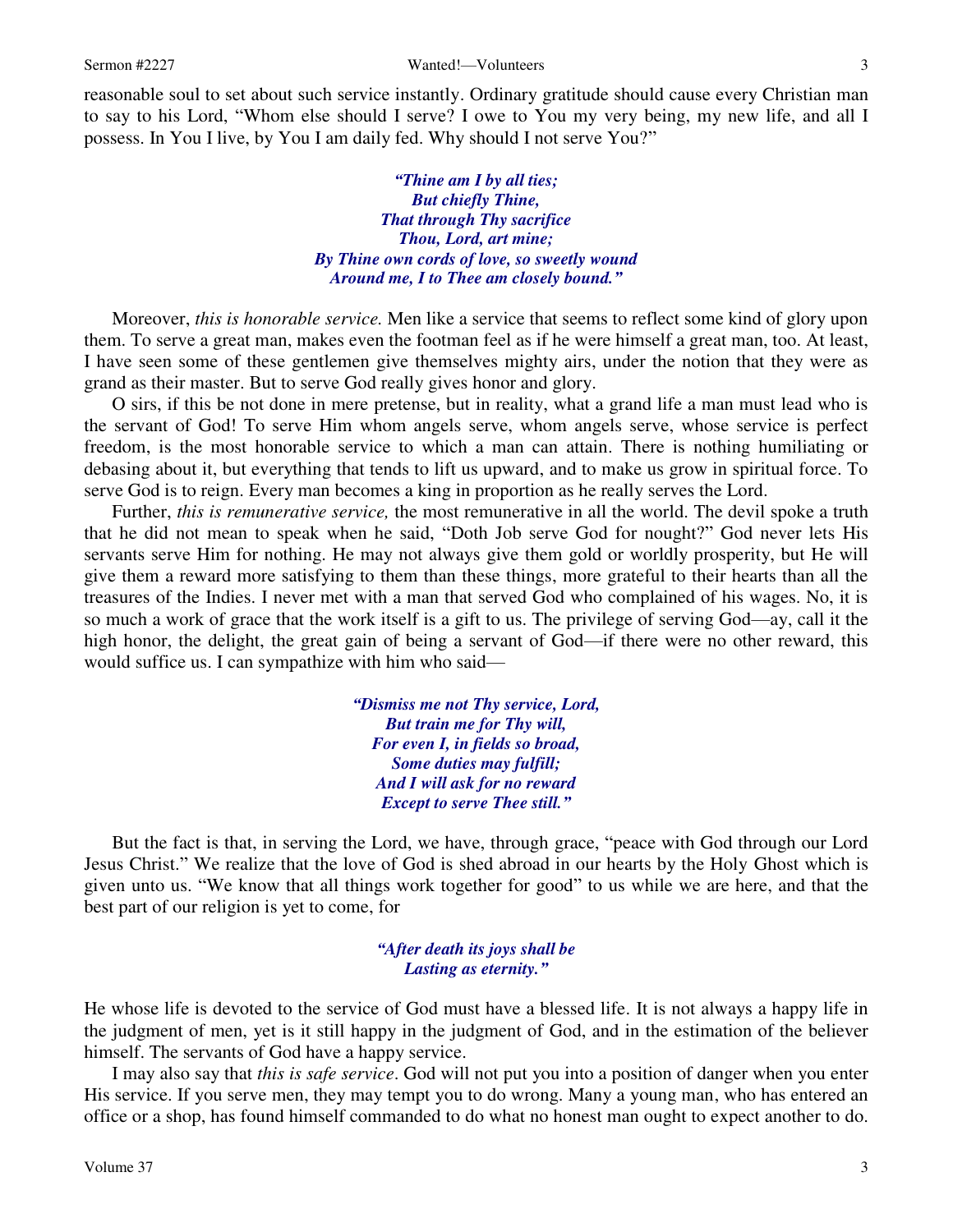Many a young woman has taken her position in a family where temptation has been like Nebuchadnezzar's furnace to her. But if you serve God, He may try you, but He will never tempt you to sin. In following hard after Him you will be in safe places, and the more you are obedient to the will of God the more secure will you be from temptations within and without. Obedience will keep you from peril. The grace of God will preserve you from all evil.

 After all, I am not like that recruiting sergeant, who, if he tries to get a man to serve under the colors, has to put it very prettily. He tells about the merry times that soldiers have, but he does not say much about wounds and wooden legs. He does not talk much about bleeding to death on the battlefield, nor about being discharged at last with nothing a week to live upon after your best days have been given in your country's service. No, he always picks out the bright colors, and praises "Her Majesty's Service" as if it were all pipe clay and red coats and fine feathers and glory, and I know not what besides.

 Now, I have not to do that. There is no fault in my Master's service that I need to conceal from you. All round it is the best, the happiest, the most glorious position that a man can occupy, and though I would bid you count the cost before you enroll yourself under His leadership, you may rest assured that you can never calculate the value of the reward that Christ has in store for all His faithful followers. Therefore, without any reserve, I may fairly come to each man here and say, "Like Amasiah, the son of Zichri, offer yourself willingly unto the LORD."

**II.** Now, to go a step further, notice, in the second place, concerning this man Amasiah, HE WAS A READY VOLUNTEER, "who willingly offered himself unto the LORD." There is much truth in the old proverb that "one volunteer is worth twenty pressed men." Service willingly rendered has a fragrance and a bloom about it that make it most delightful and acceptable.

*He needed no pressing*. Some of you want so very much persuading, that you are hardly worth having when at last we get you. There is such a thing as pressing a man so long that all the juice is gone out of him, and you have only the husk of the man when you do manage to get him. Amasiah wanted no pressing at all, for in his soul there was an ardent desire to serve the living God, he "willingly offered himself unto the LORD."

*He needed no hunting out*. How many even of church members seem to be like Saul when he was elected king, and they could not find him! "Where is that tall fellow, head and shoulders above the rest of the people?" At last somebody said that he had hidden himself among the stuff. Many of our young men today are among the stuff, and there are numbers both of men and women who ought to be coming forward for the Lord's service instead of hiding among the rubbish. My dear friend Mr. Pearce, the superintendent of our Sunday school, says that he wants more teachers. There are plenty who might engage in the work, but they are among the stuff. Let them imitate Amasiah, "who willingly offered himself unto the LORD."

 Amasiah was a self-contained man. *He needed no looking after,* when he had once come out. We have some Christians who will keep right as long as somebody else looks after them. How many such there are in all churches! You must always be watching them, or else they will be up to mischief, or growing cold, ceasing to attend the means of grace, getting into evil company, and going back to the world. Amasiah was not of that kind. He "offered himself willingly unto the LORD," and having done so, he stood to his consecration vow.

*He needed no leader*. On the contrary, he took the lead himself over two hundred thousand men. We have many that will follow pretty well. We want some that will not need leading except by our great Leader, the Lord Jesus—men who know what they know, believe what they believe, know how they ought to act, and are resolved so to act, and will do it even to the end. It was a fine motto which a distinguished worker once adopted, "Resolved that I will act as if there were none else to act, not waiting for others."

 This is the spirit which we long to see among the Lord's people, not a spirit of lawlessness and disorder, but of loyalty and independence. A spirit which will not timidly wait until everybody is ready, but knowing the will of God, will at all hazards go forward to do it. Amasiah, the leader of this host of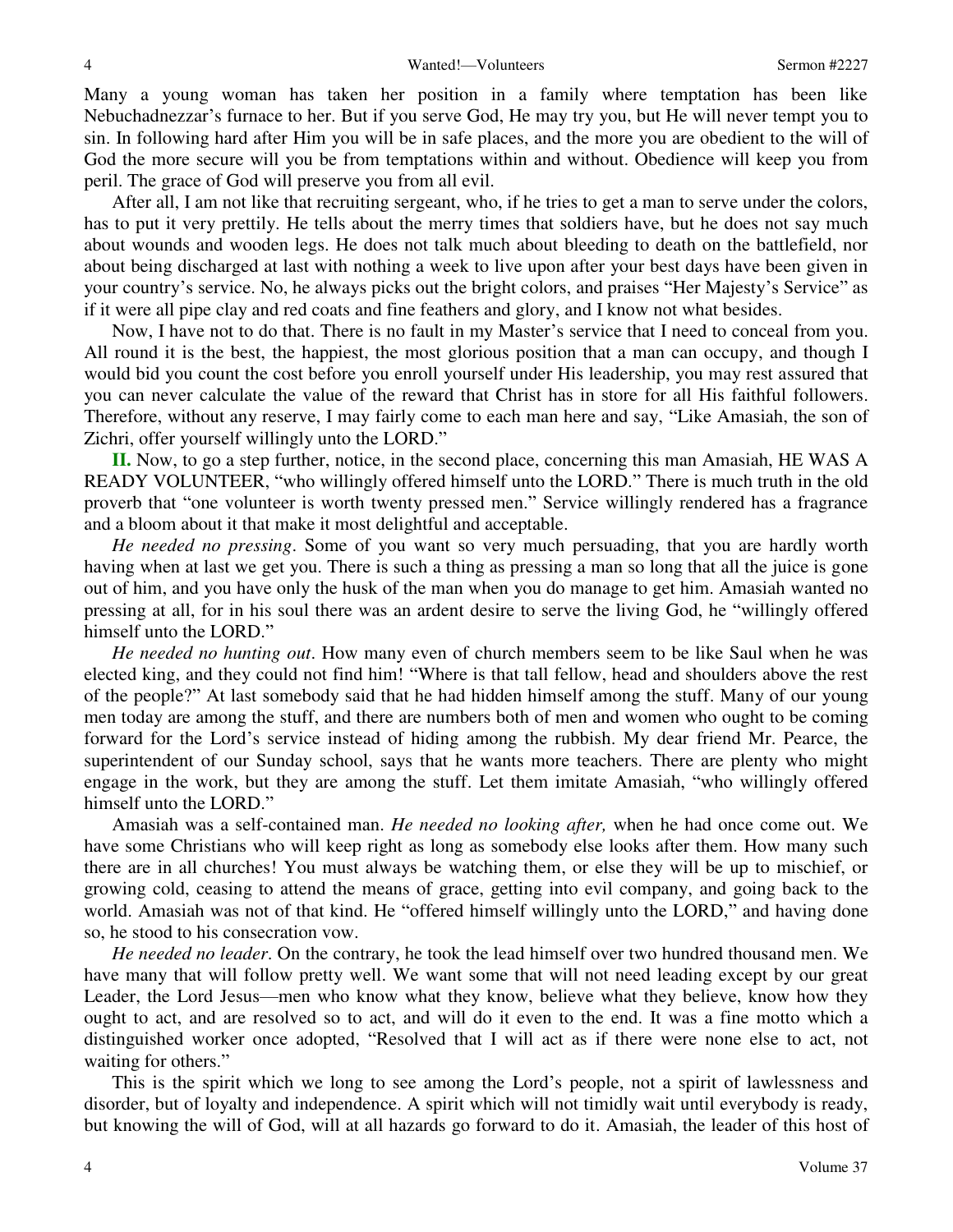We need in this generation more men, who, in Christ's service, shall perform deeds of daring, as British soldiers do to win the Victoria Cross, which has inscribed upon it the words, "For valor." Christ has right royal rewards for those who faithfully serve Him. I should like to meet with a band of brave young men ready to render valiant service to my Lord, young men with backbones.

 There have not been many of that kind made lately. They are today generally soft down the back. Most men I meet are very squeezable, men of india-rubber that yield every way. But we want for Christ and for His cause some who cannot be turned aside, to offer themselves willingly unto the Lord, doing it decidedly at once and from the bottom of their hearts. God grant by His Spirit that some such may by this sermon be led to the knowledge and service of the Lord!

**III.** The third point about Amasiah is that, while he was a volunteer, HE OFFERED HIMSELF TO THE LORD.

*"Himself"—*it was the best thing he had. Some of you, perhaps, have not anything else to offer. Then, do as he did—willingly offer yourself. I have heard of a little boy at a public meeting where there was a missionary collection, when the collector came to him, he asked him to hold the plate a little lower. Thinking he wanted to see his money drop on the plate, and being a kindly man, he held the plate down low. "Please, sir, it is not low enough, would you mind putting it on the floor?" The collector good-humoredly put it down, and then the boy said, "I have not even a penny to give to the collection, so I want to get into the plate, and give myself to God." It was a simple thing to do, but that is exactly what we desire that many may do at this good hour. Willingly offer yourselves, like Amasiah, to the Lord.

*He made no reserve as to what he had*. He gave himself, his money, his ability, his position, his influence. All was yielded up to the Lord. "Well," says one, "I give so much to the weekly offering." Do you? I am glad to hear it, but have you given yourself? "I sometimes go out and sing a sacred song at a meeting," you say. That is quite right—you give your voice, but have you given yourself? "I have joined the church," another says. That, too, is a very proper thing to do if you are really a believer, but it is not all, nor is it the first thing. You have given us the distinguished privilege of having your name written on our church roll, but have you given yourself to the Lord? It is said of Amasiah, that he "willingly offered *himself* unto the LORD."

 You have often found, I doubt not, a chrysalis. You have perhaps said, as you stooped to pick it up, "I will take that home, and see what kind of butterfly comes out of it." You have kept it and kept it, and nothing has ever come out of it, because the butterfly had already flown. Many people about us are like that. We hope that they are going to do something, but nothing ever comes out of our chrysalis. There is nothing living inside, and hence there is never any flutter of life, nor flight of wings. But when a man gives himself to the Lord willingly, making no reserve as to what he has, then we have something worth the having. I like to sing—

> *"Yet if I might make some reserve, And duty did not call, I love my Lord with zeal so great That I should give Him all."*

Notice yet another thing about Amasiah, which, I think, must have been true—*he made no reserve as to what he did*. He gave himself to the Lord, as much as to say, "Lord, put me here, and I will keep here. Put me there, and I will keep there. Make me a great man, and I will serve You. Make me a little man, and I will serve You. Give me health and strength, and I will serve You. But if You do choose rather to send me sickness, and lay me on a bed of languishing, still I will serve You." In some such way I can fancy that Amasiah gave himself up to the service of the King of kings.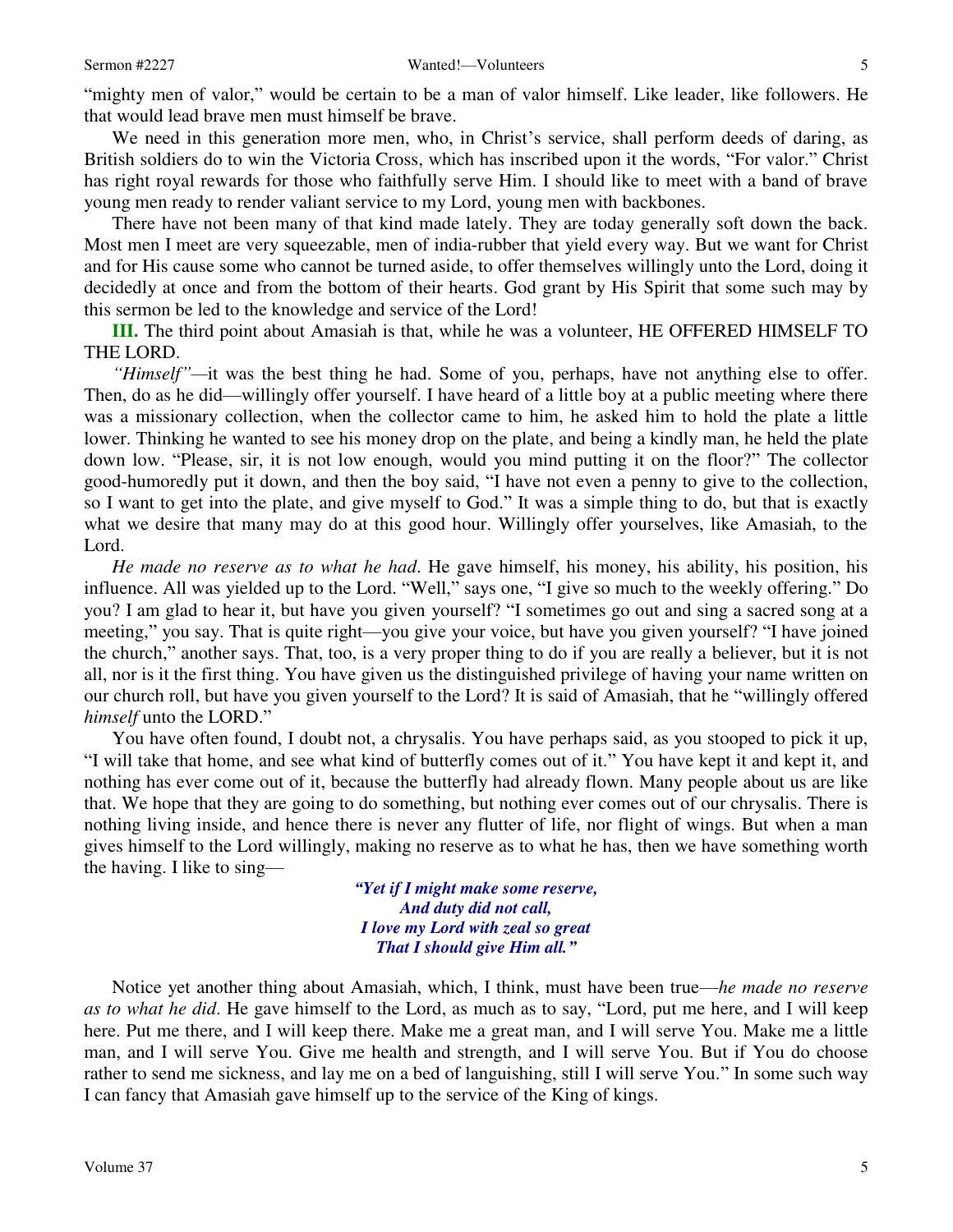This is how we should come to Christ—willing when He says "Go," to go, when He says "Come," to come, when He says "Do this," to do it. Willing to do His will, as the little girl said the angels do it, "without asking any questions," and thus numbering ourselves among the company who stand ready to obey their Master's least word—

> *"Theirs not to reason why, Theirs not to make reply, Theirs but to do or die."*

 Christ must be the absolute Master of the saved soul, and the soul that is truly saved is willing either to go or stay, as may seem best to his Lord, for it is to the Lord that he has given himself—to one who henceforth is to rule and reign over his whole life. I trust that some to whom these words come will thus offer themselves, making no reserve as to what they shall do, and—

### *"Where duty calls or danger, Be always wanting there."*

When Amasiah willingly offered himself for the Lord's service, *he made no reserve as to when it should be*. He probably gave himself to the Lord while he was a young man. He began with all his heart to serve God in his youth, and when he was in middle life, and his children were round about him, he was still unfalteringly the servant of God. When he grew grey, and others ventured to think that he had better retire from active service, he might think it wise to give up some of his work, but never would he retire from the service of his God, for he had willingly offered himself to the Lord. He made no reserve about serving up to a certain time, and then leaving off, but he would serve his God while he had breath in his body.

 And *he made no reserve as to how that service should be rendered*. As I have already said, he would serve in health, but he would serve Him in sickness too. Ay, and he would serve God by doing nothing at all, if such was His will. One of the hardest works for saints to do is to do nothing. When they get so infirm that they cannot leave their room, or even their bed, perhaps their very voice fails them, so that they cannot speak, then what difficult work it is to say with the heart, "Lord, I served You when I labored for You, and I will serve You when I cannot labor for You. I trusted You when I could speak about You, and I will trust You now that I cannot speak about You. I am Your servant. If my Lord bids me do anything, I will do it, if He gives me no command, yet I will be His servant still. In life and in death my ear shall be bored to my Master's doorpost!"

 In this fashion, I suppose, Amasiah willingly offered himself unto the Lord. Have you not sometimes seen the telegraph boys, standing or sitting still at the post office when there is no message to be delivered? They are as much doing their work by waiting as when they carry to its destination the dispatch which has been flashed along the wires. In waiting they serve, and in like manner they most truly serve the Lord who give up all idea of self-pleasing, and go or stay, as best pleases Him, to whom they willingly offer themselves to be His servants.

 I have been explaining what kind of volunteers I want to enlist for my Lord. I wonder whether the Holy Spirit is saying to some young man, "You are the man. You should willingly offer yourself unto the Lord," or whether he is gently suggesting to some dear sister, "You are the beloved of the Lord, and may serve Him like Deborah or Dorcas if you will but give yourself now." You remember how Zinzendorf was converted to Christ by seeing, at Düsseldorf, Stenburg's picture of Christ on the cross, and at the bottom these words—

#### *"All this I did for thee. What have you done for Me?"*

 I pass on the question to you, though I cannot paint the picture, or make you see the vision. If Christ has redeemed you, why, it follows, as a matter of course, that you will reckon that you are not your own,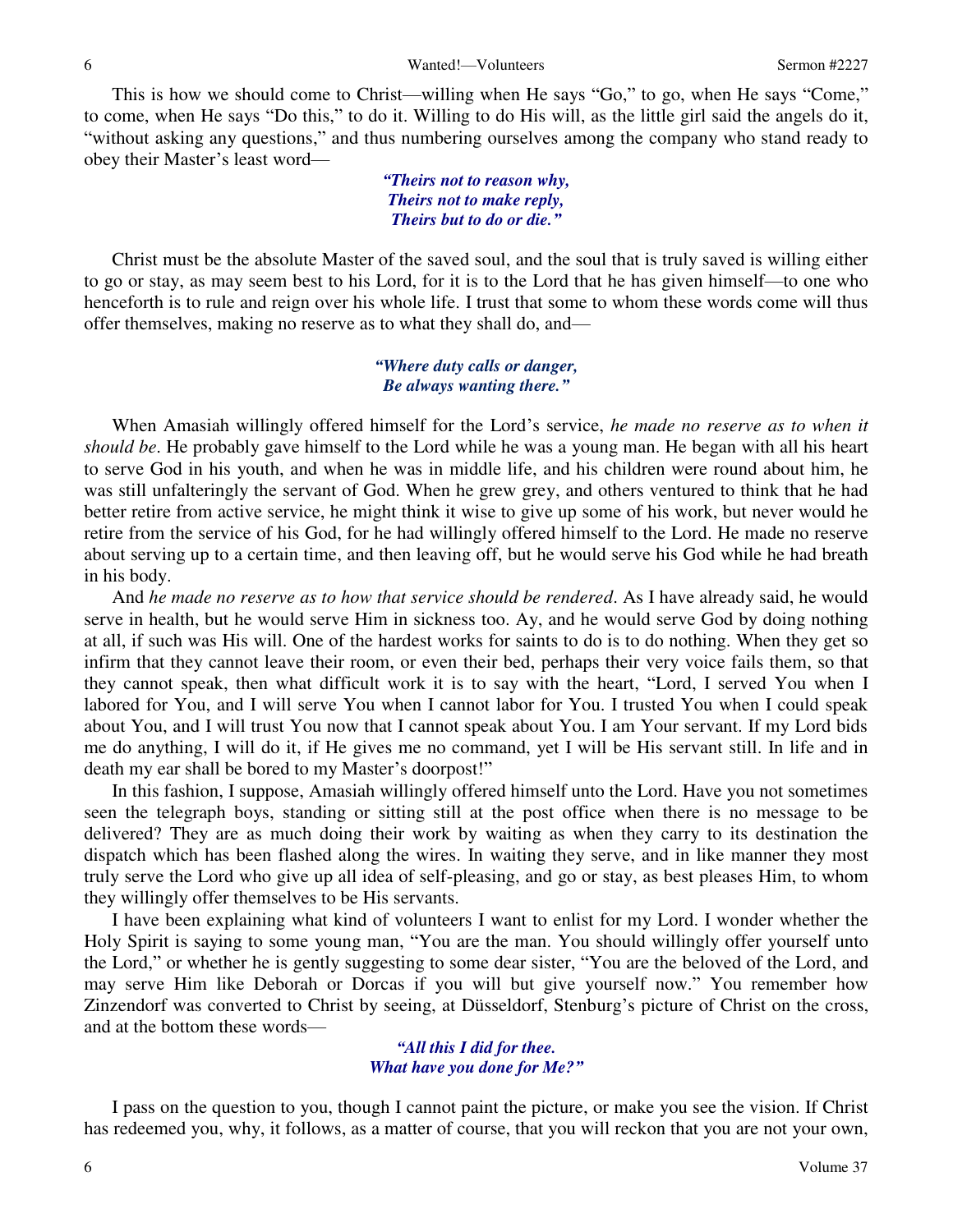for you are bought with a price, and like Amasiah, you will willingly offer yourself unto God. As you survey the wondrous cross on which He died, you will surely be constrained to say with Dr. Watts—

> *"Were the whole realm of nature mine, That were a present far too small; Love so amazing, so divine, Demands my soul, my life, my all."*

**IV.** Now, I have a fourth observation to make, which is important, though it may not seem so. When Amasiah willingly offered himself unto the Lord, HE DID THIS IN A SECULAR CALLING.

*He did not stipulate to be a prophet*. I do not know how it is, but when a certain type of young man gets it into his head that he will serve God, the next thing is that he wants to see me about how he can get into the ministry. Perhaps I look at him, and I see that his mouth was never made for preaching. You can see by the appearance of his eyes that they were never made to look a congregation in the face. When he begins to talk, you can tell that he might possibly make a good learner for the next twenty years, and then, perhaps, he would be able to teach a class of boys, but the boys would soon be tired of him, for they would probably find out even then that they knew as much as he did.

 Some have no gift for instructing others, but that need not hinder them from serving Christ as they can. Remember, Amasiah did not say, "Lord, I will give myself to You, if You will let me be a prophet." No! He willingly offered himself to the Lord, to be what the Lord would have him to be, and so he remained a soldier. He was in the army, and never went to any college, and never preached a sermon in his life, but he "willingly offered himself unto the LORD." You may willingly offer yourself to the Lord, and go and keep a shop, selling articles unadulterated, sixteen ounces to the pound, and twelve to the dozen, unless you make it thirteen.

 You may willingly offer yourself to the Lord, and be a shoemaker. There have been consecrated cobblers before now, as both Sunday schools and foreign missions can testify. You may willingly offer yourself to the Lord, even though your daily calling is that of a chimney-sweep. That is a very necessary business, and though your face may become blackened in it, your heart may be clean all the time. You may willingly offer yourself, to the Lord, and be on the roads breaking stones, praying your Master all the while to break stony hearts. There is no lawful occupation in which a man cannot thoroughly serve the Lord.

 It is a great privilege and blessing to be set apart to the work of winning souls, but we must never separate that work from all the rest of the callings of life, as though it alone were sacred, and all the rest were secular and almost sinful. Serve God where you are. Good woman, go on looking after those dear children now that your husband has been called home. You will be serving God by bringing up those boys and girls in the knowledge of Christ. God help you to do it!

 Go on, dear daughter, helping mother. You need not aspire to be shaking a kingdom—shake the bed well tomorrow morning. There are many persons who have some very exalted ideas in their heads, who will serve God best by just doing commonplace work in a commonplace way, and will probably never be permitted to do anything else—at least, that will be the case until they step down from their stilts, and get rid of their lofty notions.

 Yet it cannot have been very easy for Amasiah to live wholly to God as a soldier. *His was a difficult calling*, though, I suppose, in his days, it was not as difficult as it is now. But he did it, whether his occupation was difficult or not. Wherever your lot is cast, abide in your calling, and glorify God in it, as this man did. "For he that is called in the Lord, being a servant, is the Lord's freeman: likewise also he that is called, being free, is Christ's servant." Even if your lot is cast in the barrack room, be bold to confess your Master. Many a man has become a soldier of Christ by seeing his comrade in the regiment kneel down and pray. With the memory of many a hero, both in the army and out of it, we may be certain that, however difficult the place, the grace of God is sufficient for us as it was for Amasiah.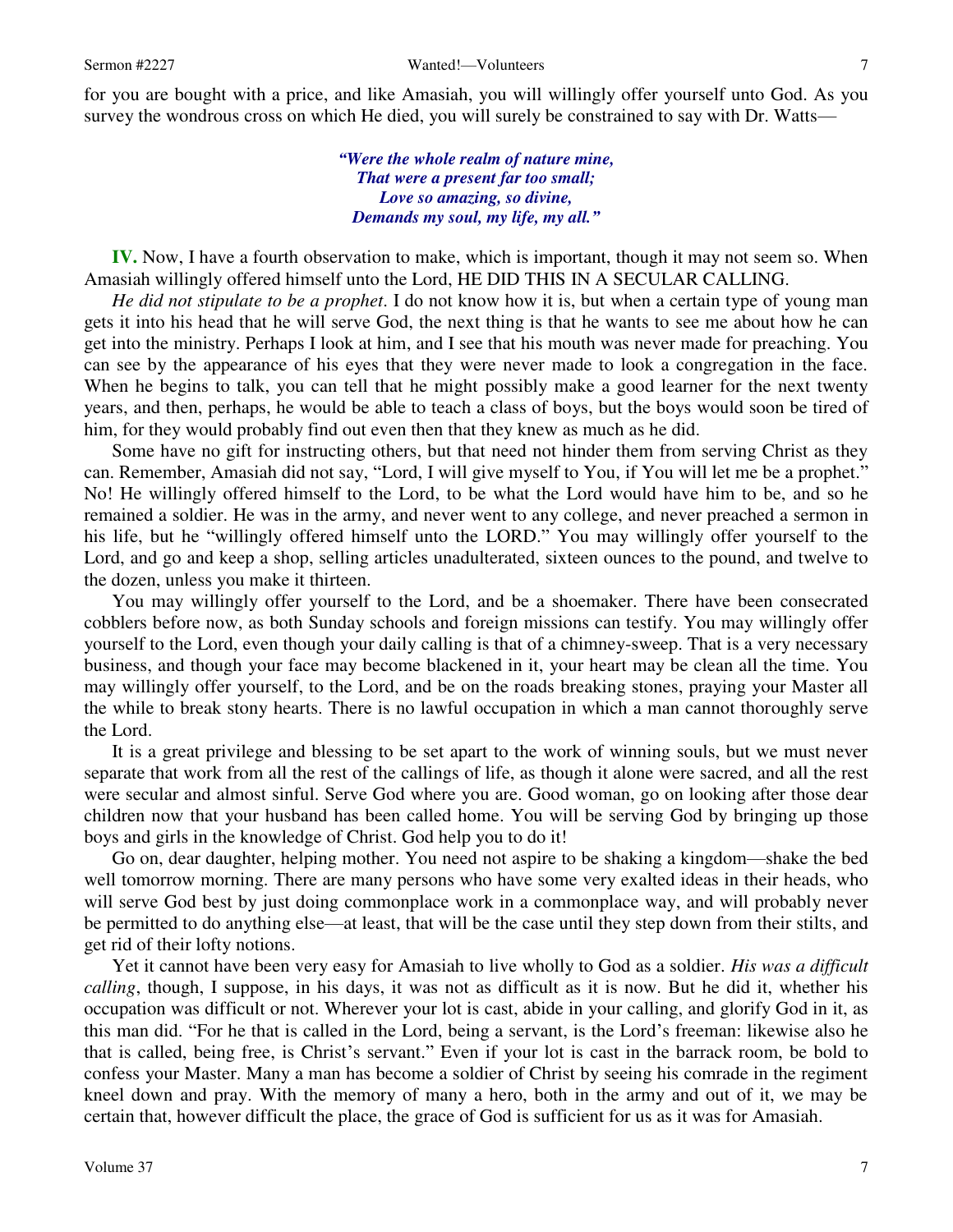Not only did he serve the Lord in this hard place, but *he rose to eminence in it*. I do not know how he began. When I saw him last—that is, when I last looked at my text—he was the commander of two hundred thousand mighty men of valor. A fine position that! He had become one of the five great generals of Jehoshaphat's army. Where he began I cannot tell, but it is quite certain that, in fearing God, he was not hindered in his promotion.

 The man who fears God need not be hindered one whit in rising in the world. That is to say, if it is worthwhile rising in the world, for there are some kinds of elevation so disgraceful, that they are better shunned than sought. It is, in many cases, a great thing for a man to be kept down. A good doctor of divinity, whom I well knew, met a Christian man in the street, shook hands with him, and congratulated him. The man said, "I do not know, Dr. Jeter, why you congratulate me, for I have had a world of trouble. In fact, I have failed in my business." To which the good doctor replied, "I congratulate you, because you failed honestly. You are the only man that I have seen for years who has done that." Then he shook hands with him again, and said, "My dear fellow, I do thank God that you failed honestly."

 But no man need fail because he serves God. No man need stick in the mud forever because he becomes a Christian, for "godliness is profitable unto all things, having promise of the life that now is, and of that which is to come."

 Yet another thing we may venture to say of Amasiah. *He left an honorable record*. Here is a man in Jehoshaphat's army who willingly offers himself to the Lord, and rises to be commander of two hundred thousand mighty men of valor. It reminds me of Havelock and his saints in the Indian Mutiny. There was a stern fight to be fought, and the general said, "Send for Havelock and his saints," and they soon accomplished the task.

When you get men who thoroughly serve God in whatever position of life they are, they are terrible fellows. They will do the thing where others only talk about it, for God does help, even in the ordinary concerns of daily life, those that put their trust in Him. They shall never be confounded. "The angel of the LORD encampeth round about them that fear him, and delivereth them." They can say, "By thee I have run through a troop: by my God have I leaped over a wall." Moreover, "The memory of the just is blessed." The footprints they leave behind them help others on in the blessed way, and when they fall asleep, they are among the blessed dead who "rest from their labors"—they could not do that if here they had been idle—"and their works do follow them."

 I am still working away, you see, at my main point. I am wanting to get that fine young fellow into my Lord's army. I am praying God the Holy Ghost to influence men and women to say, "We will willingly offer ourselves to the Lord. We will serve Him with our whole heart and soul." God grant that it may be so!

**V.** I have done when I add these words—Amasiah not only served the Lord Himself, but HE IS AN EXAMPLE TO OTHERS.

Let us make the best application of the sermon by working it out in our own lives.

 First of all, he is an example *to the young*. He was probably a young man when he "willingly offered himself unto the LORD." Why wait to grow older in sin, before entering the glorious service of Christ? The world has nothing that can satisfy your heart—turn from its folly, and choose the nobler path. If you are only a child, still I appeal to you—the earlier you offer yourself to the Lord, the better will it be for all the future of your life.

 Amasiah is an example, also, *to men of position*. He held a high office, but he "willingly offered himself unto the LORD." Young man of fortune and rank, I have a message from the Lord for you! Offer yourself willingly to the Lord. As you would be saved by the precious blood of Christ and the free grace of God, come you and lay yourself down at those dear feet that bled for your salvation. You know not what work the Lord has yet for you to do.

 He is also an example *to men who are rising in the world,* for he was such. I speak to some of you who have not risen yet, but you are rising. You are doing well, as the world has it. God is prospering you. I would lay my hand upon your shoulder, young man, and say, "Since God is blessing you so,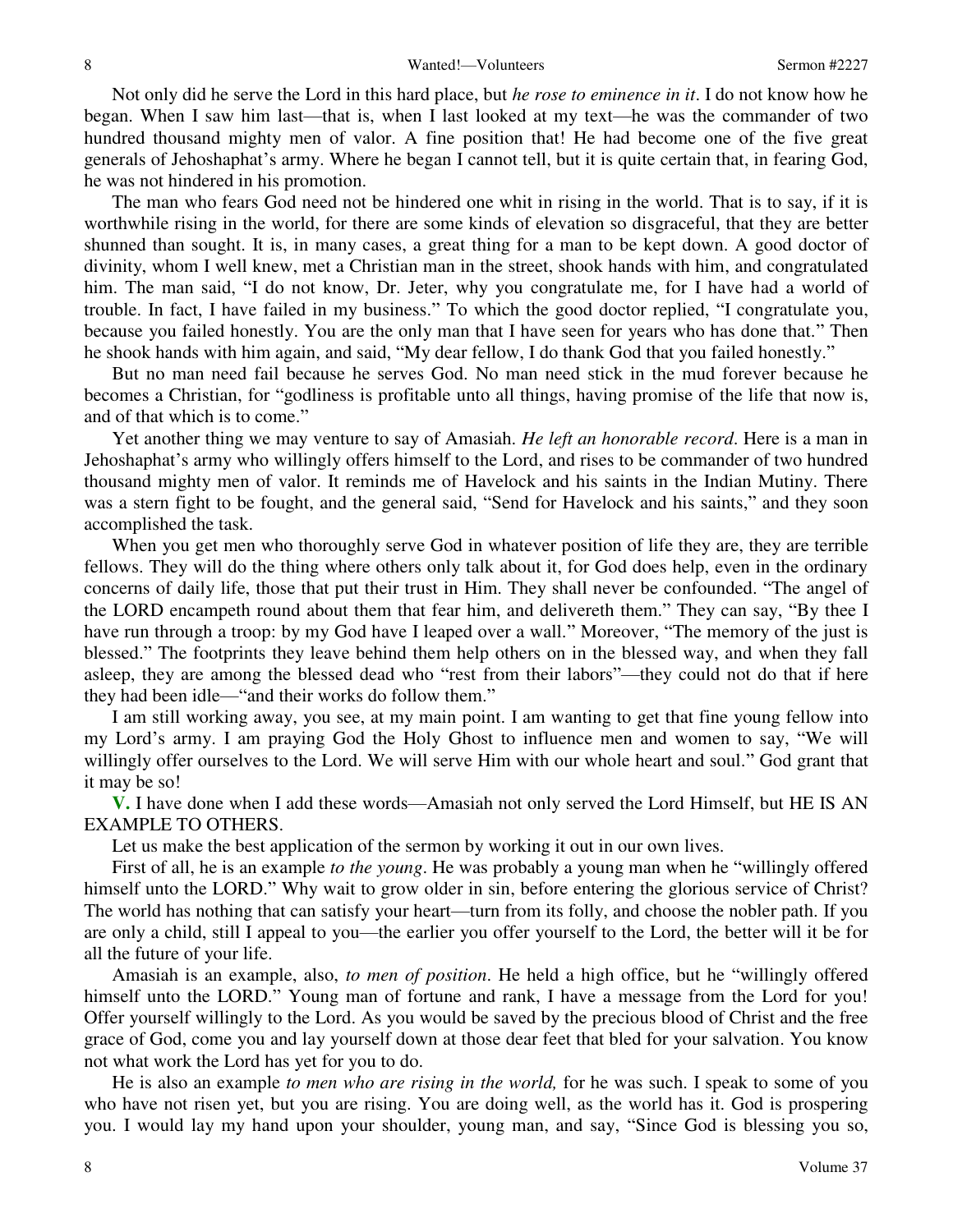#### Sermon #2227 Wanted!—Volunteers 9

willingly offer yourself for His service. You know that you are not saved by the offering of yourself to Christ, you are saved by Christ offering Himself for you, a sacrifice for sin. But if He has saved you, then come and offer yourself to the Lord. The children do not now cry for bread to you, as they used to do. No, thank God, those sad days are over with for you! The wife has not to wear rags, as once she did. God has been gracious to you, and helped you on in the world, and now, by the gratitude that you have

for Him, ask yourself whether you cannot serve Him, and may He of His sweet love bring you so to do!" My Lord ought to have you. Shall He not have you? I recollect how Mr. Rowland Hill once held an auction over Lady Anne Erskine, who drove up in her carriage to the edge of the crowd, while Mr. Hill was preaching. He said, "Ah! I see Lady Anne Erskine." A careless, thoughtless woman she was then, and he said, "There is a great contention about who shall have her. The world wants to have her. What will you give for her, O world? 'I will give her fame and name and pleasure.' And sin wants to have her. What will you give for her, O sin? 'A few paltry transient joys.' And Satan wants to have her. What will you give for her, Satan? 'And the price was very low.' At last Christ came along, and He said, 'I give Myself for her. I give My life for her, My blood for her.'" And turning to Her Ladyship, Mr. Hill said, "You shall have her, my Lord Christ, if she does not object." "My Lady, which shall it be?" he said, and she bowed her head, and said that she accepted Christ's offer, and would be sold to Him, and be His forever.

 I do not know how to pick anybody out here for auction, but I would sell some of you to my Master if I could, without money and without price, save that which He paid for you when He poured out His life on the accursed tree. Where are the volunteers? Perhaps it is some bright boy that I have to get for Christ, or some dear girl whom the Lord means to have now, or some of these young men. Never did anyone truly *offer* himself unto the Lord without being accepted. No, your offer of yourself to the Lord proves that you are already His in the covenant of His grace.

 Oh, how happy are they who, in their youth, willingly offer themselves to God! But indeed, my Lord will take into His service people of all ages, both sexes, all ranks, and conditions. He cares not what your possessions may be, but whatever they are, offer yourself and them to Him, to whom they rightfully belong. He will take the poorest and weakest, but still I would like to win for my Master some man in the very strength of his days, with ability to think and power to speak, who will now say, "I have found my vocation. God calls me to Christ to find salvation in His wounds, and to be His servant. It shall be all my business here below to magnify His blessed name." God grant it, for Jesus' sake! Amen.

### **PORTIONS OF SCRIPTURE READ BEFORE SERMON—2 CHRONICLES 17; ROMANS 12.**

## **HYMNS FROM "OUR OWN HYMN BOOK"—119 (SONG 2), 674, 606.**

 Mr. Spurgeon's letter to the congregation at the Tabernacle will tell sermon readers how he is, and also his plans for going away. He and Mrs. Spurgeon especially ask that no letters be sent to "Westwood" during their absence, as there will be no one there to answer them. All donations should be directed to the Secretary, Stockwell Orphanage, Clapham Road, London. The work of the Book Fund, both as to receipts and grants, must absolutely cease while Mrs. Spurgeon is away from home.

October 18, 1891.

#### "TO MY BELOVED FLOCK AT THE METROPOLITAN TABERNACLE.

 Dear Friends—Since you all prayed for me so importunately, I would entreat you to praise with me most heartily. My stay by the sea has wrought wonders. I feel a different man altogether, and my doctor gives me hope that when I have received a solid upbuilding I shall not be much the worse for the terrific